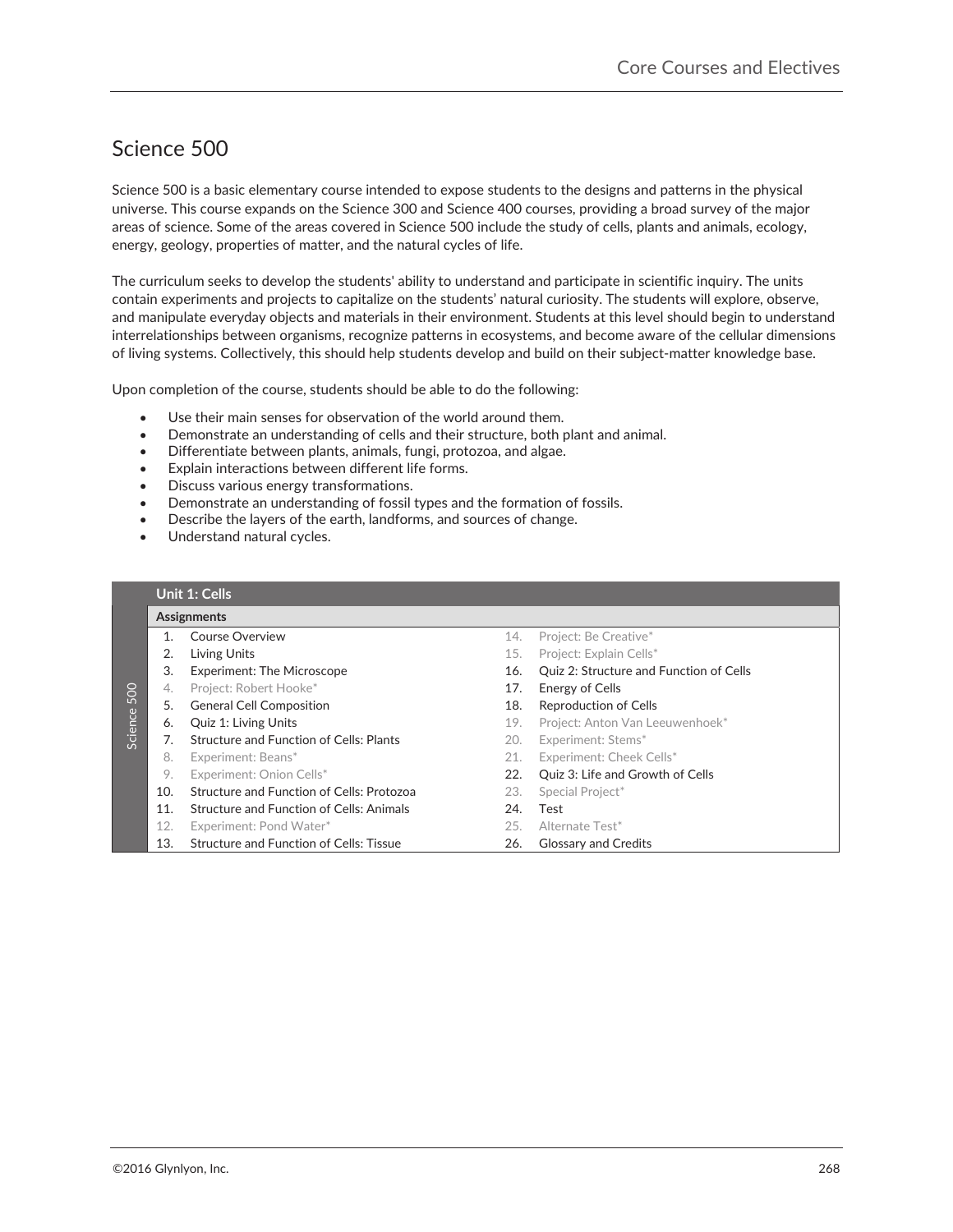## **Unit 2: Plants: Life Cycles**

### **Assignments-**

- 1. Seed Bearing Plants: Life Stages 13. Fungi
- 2. Seed Bearing Plants: Flowering Plants 14. Experiment: Mold\*
- 
- 
- 5. Experiment: Seed Dissection\* 17. Algae
- 6. Seed Bearing Plants: Cone Bearing Plants 18. One-celled Fungi: Yeasts
- - 8. Project: Seed Hunt\* and the control of the control of the Special Project\*
- 9. Quiz 1: Seed Bearing Plants 21. Test
- 10. Spore Bearing Plants: Life Stages 22. Alternate Test\*
- 11. Spore Bearing Plants: Ferns 23. Glossary and Credits
- 12. Project: Walking Fern\*

- 
- 3. Experiment: Flower Dissection 15. Project: Uses of Fungi<sup>\*</sup>
- 4. Project: Draw Flowers\* The Contract of the Contract of the Cuiz 2: Spore Bearing Plants
	-
	-
- 7. Experiment: Cones\* 19. Quiz 3: One-Celled Fungi
	-
	-
	-
	-

### **Assignments-**

- 2. One-celled Organisms 13. Egg-Laying Vertebrates (Part 3) 3. Project: Protozoa\* 14. Experiment: Chicken Egg\* 4. Multicellular Invertebrates 15. Live-Bearing Vertebrates 5. Experiment: Mealworm\* The Contraction of the Contraction of the Contraction of the Project: Mammals\* 6. Project: Spiders\* 17. Quiz 2: Vertebrates
	- 7. Project: Insect Study\* 18. Special Project\*
	- 8. Worms and Mollusks 19. Test
	- 9. Quiz 1: Invertebrates 20. Alternate Test\*
- 10. Vertebrates: Life Cycles 21. Glossary and Credits
- 11. Egg-Laying Vertebrates (Part 1)
- 1. Invertebrates: Life Cycles 12. Egg-Laying Vertebrates (Part 2)
	-
	-
	-
	-
	-
	-
	-
	-
	-
	-

### **Unit 4: The Web of Life**

| Science 500 | 4.<br>5.<br>6.<br>7.<br>8.<br>9.<br>10.<br>11.<br>12. | Project: Draw Flowers*<br>Experiment: Seed Dissection*<br>Seed Bearing Plants: Cone Bearing Plants<br>Experiment: Cones*<br>Project: Seed Hunt*<br>Quiz 1: Seed Bearing Plants<br>Spore Bearing Plants: Life Stages<br>Spore Bearing Plants: Ferns<br>Project: Walking Fern* | 16.<br>17.<br>18.<br>19.<br>20.<br>21.<br>22.<br>23. | Quiz 2: Spore Bearing Plants<br>Algae<br>One-celled Fungi: Yeasts<br>Quiz 3: One-Celled Fungi<br>Special Project*<br>Test<br>Alternate Test*<br><b>Glossary and Credits</b> |     |
|-------------|-------------------------------------------------------|------------------------------------------------------------------------------------------------------------------------------------------------------------------------------------------------------------------------------------------------------------------------------|------------------------------------------------------|-----------------------------------------------------------------------------------------------------------------------------------------------------------------------------|-----|
|             |                                                       | <b>Unit 3: Animals: Life Cycles</b>                                                                                                                                                                                                                                          |                                                      |                                                                                                                                                                             |     |
|             |                                                       | <b>Assignments</b>                                                                                                                                                                                                                                                           |                                                      |                                                                                                                                                                             |     |
|             | 1.                                                    | Invertebrates: Life Cycles                                                                                                                                                                                                                                                   | 12.                                                  | Egg-Laying Vertebrates (Part 2)                                                                                                                                             |     |
|             | 2.                                                    | One-celled Organisms                                                                                                                                                                                                                                                         | 13.                                                  | Egg-Laying Vertebrates (Part 3)                                                                                                                                             |     |
|             | 3.                                                    | Project: Protozoa*                                                                                                                                                                                                                                                           | 14.                                                  | Experiment: Chicken Egg*                                                                                                                                                    |     |
| Science 500 | 4.                                                    | Multicellular Invertebrates                                                                                                                                                                                                                                                  | 15.                                                  | Live-Bearing Vertebrates                                                                                                                                                    |     |
|             | 5.                                                    | Experiment: Mealworm*                                                                                                                                                                                                                                                        | 16.                                                  | Project: Mammals*                                                                                                                                                           |     |
|             | 6.                                                    | Project: Spiders*                                                                                                                                                                                                                                                            | 17.                                                  | Quiz 2: Vertebrates                                                                                                                                                         |     |
|             | 7.                                                    | Project: Insect Study*                                                                                                                                                                                                                                                       | 18.                                                  | Special Project*                                                                                                                                                            |     |
|             | 8.                                                    | <b>Worms and Mollusks</b>                                                                                                                                                                                                                                                    | 19.                                                  | Test                                                                                                                                                                        |     |
|             | 9.                                                    | Quiz 1: Invertebrates                                                                                                                                                                                                                                                        | 20.                                                  | Alternate Test*                                                                                                                                                             |     |
|             | 10.                                                   | Vertebrates: Life Cycles                                                                                                                                                                                                                                                     | 21.                                                  | <b>Glossary and Credits</b>                                                                                                                                                 |     |
|             | 11.                                                   | Egg-Laying Vertebrates (Part 1)                                                                                                                                                                                                                                              |                                                      |                                                                                                                                                                             |     |
|             |                                                       |                                                                                                                                                                                                                                                                              |                                                      |                                                                                                                                                                             |     |
|             |                                                       | Unit 4: The Web of Life                                                                                                                                                                                                                                                      |                                                      |                                                                                                                                                                             |     |
|             |                                                       | Assignments                                                                                                                                                                                                                                                                  |                                                      |                                                                                                                                                                             |     |
|             | 1.                                                    | <b>Balance of Nature: Life Needs</b>                                                                                                                                                                                                                                         | 14.                                                  | Project: Prairie Birds*                                                                                                                                                     |     |
|             | 2.                                                    | Balance of Nature: Other Cycles                                                                                                                                                                                                                                              | 15.                                                  | <b>Prairie Food Chains</b>                                                                                                                                                  |     |
|             | 3.                                                    | Project: The Carbon Cycle*                                                                                                                                                                                                                                                   | 16.                                                  | Project: Prairie Food Chain*                                                                                                                                                |     |
|             | 4.                                                    | Mineral Cycle                                                                                                                                                                                                                                                                | 17.                                                  | Project: Special Environments*                                                                                                                                              |     |
| Science 500 | 5.                                                    | Project: Cycles*                                                                                                                                                                                                                                                             | 18.                                                  | Quiz 2: The Prairie Web of Life                                                                                                                                             |     |
|             | 6.                                                    | <b>Balance of Nature: Dependence</b>                                                                                                                                                                                                                                         | 19.                                                  | Humans and the Web of Life (Part 1)                                                                                                                                         |     |
|             | 7.                                                    | Project: Food Chain*                                                                                                                                                                                                                                                         | 20.                                                  | Humans and the Web of Life (Part 2)                                                                                                                                         |     |
|             | 8.                                                    | Project: Build a Terrarium*                                                                                                                                                                                                                                                  | 21.                                                  | Quiz 3: Humans and the Web of Life                                                                                                                                          |     |
|             | 9.                                                    | Project: Terrarium Check*                                                                                                                                                                                                                                                    | 22.                                                  | Special Project*                                                                                                                                                            |     |
|             | 10.                                                   | Quiz 1: The Balance of Nature                                                                                                                                                                                                                                                | 23.                                                  | Test                                                                                                                                                                        |     |
|             | 11.                                                   | Prairie Web of Life (Part 1)                                                                                                                                                                                                                                                 | 24.                                                  | Alternate Test*                                                                                                                                                             |     |
|             | 12.                                                   | Project: Prairie Land*                                                                                                                                                                                                                                                       | 25.                                                  | <b>Glossary and Credits</b>                                                                                                                                                 |     |
|             | 13.                                                   | Prairie Web of Life (Part 2)                                                                                                                                                                                                                                                 |                                                      |                                                                                                                                                                             |     |
|             |                                                       |                                                                                                                                                                                                                                                                              |                                                      |                                                                                                                                                                             |     |
|             |                                                       | 2016 Glynlyon, Inc.                                                                                                                                                                                                                                                          |                                                      |                                                                                                                                                                             | 269 |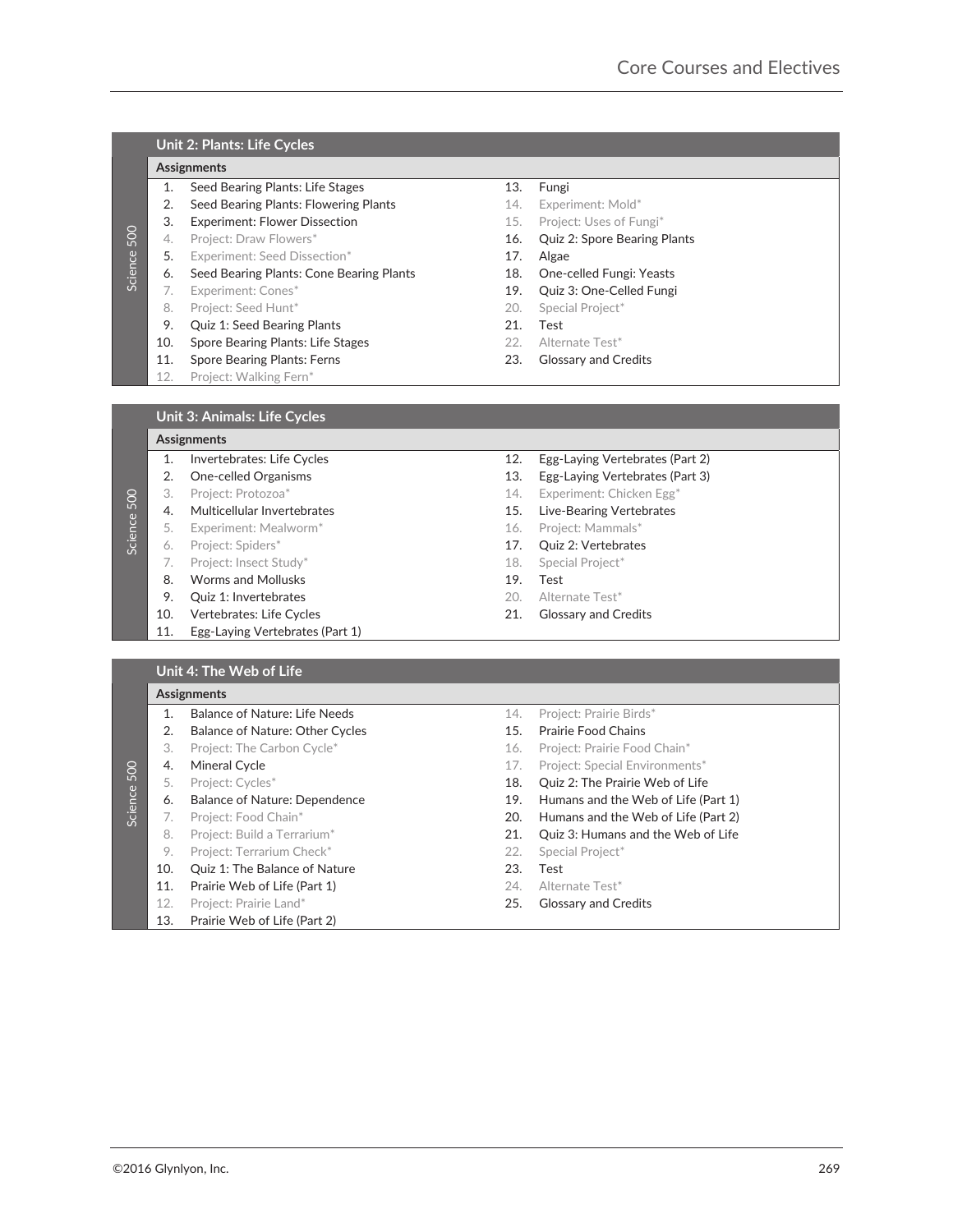|         |     | <b>Unit 5: Transformation Of Energy</b> |     |                                 |  |  |  |
|---------|-----|-----------------------------------------|-----|---------------------------------|--|--|--|
|         |     | <b>Assignments</b>                      |     |                                 |  |  |  |
|         | 1.  | Energy                                  | 14. | Quiz 3: Chemical Energy         |  |  |  |
|         | 2.  | <b>Forms of Energy</b>                  | 15. | <b>Energy Concerns</b>          |  |  |  |
|         | 3.  | Work                                    | 16. | Future Sources (Part 1)         |  |  |  |
| 500     | 4.  | Quiz 1: Energy and Work                 | 17. | Future Sources (Part 2)         |  |  |  |
|         | 5.  | <b>Work From Energy</b>                 | 18. | Project: Energy*                |  |  |  |
| Science | 6.  | Sources of Heat Energy (Part 1)         | 19. | Experiment: Sunlight*           |  |  |  |
|         | 7.  | Experiment: Paperclip*                  | 20. | Project: Survey*                |  |  |  |
|         | 8.  | Experiment: Heat Energy*                | 21. | Quiz 4: Present Energy Concerns |  |  |  |
|         | 9.  | Sources of Heat Energy (Part 2)         | 22. | Special Project*                |  |  |  |
|         | 10. | Experiment: Chemical Energy*            | 23. | Test                            |  |  |  |
|         | 11. | Quiz 2: Work From Energy                | 24. | Alternate Test*                 |  |  |  |
|         | 12. | <b>Chemical Energy</b>                  | 25. | <b>Glossary and Credits</b>     |  |  |  |
|         | 13. | Energy Change                           |     |                                 |  |  |  |
|         |     |                                         |     |                                 |  |  |  |
|         |     | <b>Unit 6: Physical Geology</b>         |     |                                 |  |  |  |

|             | 4.  | Quiz 1: Energy and Work                    | 17. | Future Sources (Part 2)              |     |
|-------------|-----|--------------------------------------------|-----|--------------------------------------|-----|
|             | 5.  | <b>Work From Energy</b>                    | 18. | Project: Energy*                     |     |
| Science 500 | 6.  | Sources of Heat Energy (Part 1)            | 19. | Experiment: Sunlight*                |     |
|             | 7.  | Experiment: Paperclip*                     | 20. | Project: Survey*                     |     |
|             | 8.  | Experiment: Heat Energy*                   | 21. |                                      |     |
|             |     |                                            |     | Quiz 4: Present Energy Concerns      |     |
|             | 9.  | Sources of Heat Energy (Part 2)            | 22. | Special Project*                     |     |
|             | 10. | Experiment: Chemical Energy*               | 23. | Test                                 |     |
|             | 11. | Quiz 2: Work From Energy                   | 24. | Alternate Test*                      |     |
|             | 12. | <b>Chemical Energy</b>                     | 25. | <b>Glossary and Credits</b>          |     |
|             | 13. | Energy Change                              |     |                                      |     |
|             |     |                                            |     |                                      |     |
|             |     | <b>Unit 6: Physical Geology</b>            |     |                                      |     |
|             |     | Assignments                                |     |                                      |     |
|             | 1.  | <b>Earth Structures</b>                    | 10. | Project: Weathering*                 |     |
|             | 2.  | <b>Internal Structure</b>                  | 11. | Quiz 2: Earth Changes                |     |
| Science 500 |     |                                            |     |                                      |     |
|             | 3.  | Igneous Structures                         | 12. | <b>Plate Tectonics</b>               |     |
|             | 4.  | Project: Volcanoes*                        | 13. | Quiz 3: Plate Tectonics              |     |
|             | 5.  | Mountains                                  | 14. | Special Project*                     |     |
|             | 6.  | Quiz 1: Earth Structures                   | 15. | Test                                 |     |
|             | 7.  | Earth Changes                              | 16. | Alternate Test*                      |     |
|             | 8.  | <b>Erosion and Sediment</b>                | 17. | <b>Glossary and Credits</b>          |     |
|             | 9.  | Oceans                                     |     |                                      |     |
|             |     |                                            |     |                                      |     |
|             |     | Unit 7: Records in Rock: Fossils           |     |                                      |     |
|             |     | <b>Assignments</b>                         |     |                                      |     |
|             | 1.  | <b>Fossil Formation</b>                    | 13. | <b>Reading Fossils: Difficulties</b> |     |
|             | 2.  | <b>Experiment: Fossils</b>                 | 14. | Project: Fossil Clues*               |     |
|             | 3.  | Experiment: Cast Fossil*                   | 15. | Reading Fossils: Reconstruction      |     |
|             | 4.  | <b>Fossil Formation: More Fossil Types</b> | 16. | Project: Label the Skeleton*         |     |
| Science 500 | 5.  | <b>Fossil Formation: Location</b>          |     | Project: Be Creative*                |     |
|             |     |                                            | 17. |                                      |     |
|             | 6.  | <b>Fossil Formation: Local Deposits</b>    | 18. | Scientific Inquiry                   |     |
|             | 7.  | Project: Look for Fossils*                 | 19. | Quiz 2: Reading Fossils              |     |
|             | 8.  | Quiz 1: Fossil Formation                   | 20. | Special Project*                     |     |
|             | 9.  | Reading Fossils: Identification            | 21. | Test                                 |     |
|             | 10. | Reading Fossils: Animal Fossils (Part 1)   | 22. | Alternate Test*                      |     |
|             | 11. | Reading Fossils: Animal Fossils (Part 2)   | 23. | <b>Glossary and Credits</b>          |     |
|             | 12. | Project: Plants and Animals*               |     |                                      |     |
|             |     |                                            |     |                                      |     |
|             |     |                                            |     |                                      |     |
|             |     |                                            |     |                                      |     |
|             |     |                                            |     |                                      |     |
|             |     |                                            |     |                                      |     |
|             |     |                                            |     |                                      |     |
|             |     |                                            |     |                                      |     |
|             |     |                                            |     |                                      |     |
|             |     |                                            |     |                                      |     |
|             |     |                                            |     |                                      |     |
|             |     |                                            |     |                                      |     |
|             |     |                                            |     |                                      |     |
|             |     |                                            |     |                                      |     |
|             |     |                                            |     |                                      |     |
|             |     |                                            |     |                                      |     |
|             |     | ©2016 Glynlyon, Inc.                       |     |                                      | 270 |

©2016 Glynlyon, Inc.